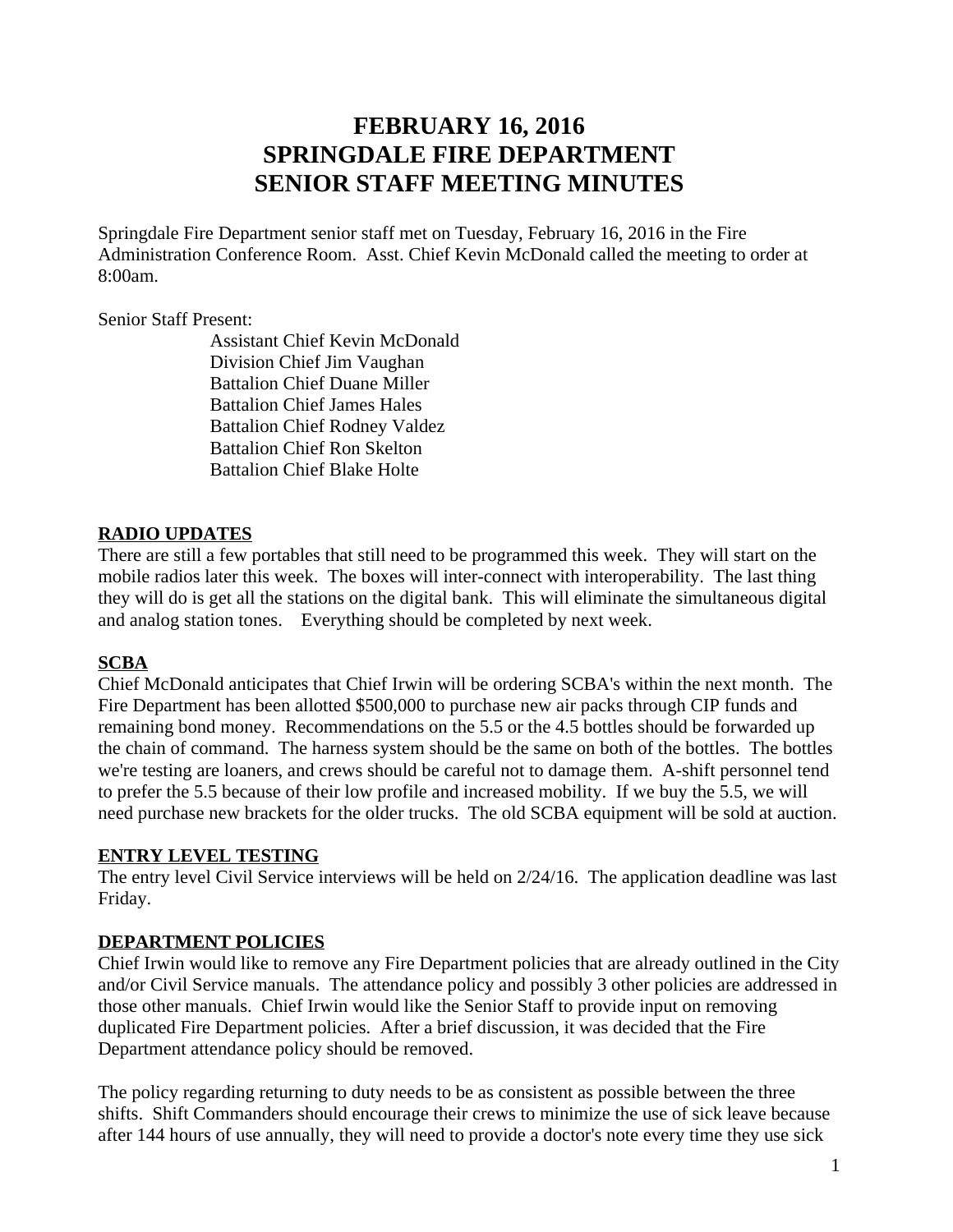leave. As for returning to duty from training, that will need to be a judgment call made by the onduty Shift Commander.

#### **OPEN FLOOR**

Chief Jim Vaughan is currently working on the Active Shooter policy. The Police Deparment doesn't have an issue with the policy as it was written. Once that policy is published, we will begin looking of training opportunities. We have a local company which is looking into providing the Department with some ballistics protective equipment.

The crew at Station 3 has been working on the new medic unit. It is back in the shop today, and ready for some work to be done back there. Once all the components are close to being finished, Chief Vaughan will schedule the State Health Department inspection.

Chief Vaughan has not heard back from ImageTrend regarding a time to train on the Scheduling module. We are currently having trouble with Crew Sense/ Call Back Staffing and the import into ImageTrend. We need to determine the problem with the Crew Sense/ ImageTrend interface or discontinue use of Crew Sense and do all the scheduling directly through ImageTrend.

Chief Vaughan would like to propose that we us the 15/16 tip on a smooth bore nozzle on our two cross lays when using CAFS and leave the chief nozzle on the front bumper of the CAFS units. That's their typical unit to use as a trash line, and they can still use it as a CAFS line. Everyone was in agreement that this was the most ideal combination.

Chief Skelton had a question regarding the pre-requisites for the Captain's test. The rules state that you have to have at least 5 years of service to test. There was a temporary exclusion for the Captain's test 2 years ago which allowed someone with at least 3 to 5 years of service to test. A change to the Civil Service Rules would be required to make the 3 to 5 year exception the rule. It's unlikely that the Commission would change this rule since both the Police  $\&$  Fire requested the change. There are a couple of guys who thought the exclusion would still apply for this test. The sign-up deadline for the Captain's test is this Friday, February 19th.

Chief Skelton would like to discuss the bidding policy with Chief Irwin before this policy is changed. He would also like to look at different ways to recruit and hire paramedics.

Chief Hales stated that he has received three Paramedic applications. All three applications are available for the senior staff to review. The Paramedic candidates will be interviewed by a panel, but the members of the panel have not yet been determined. For future interviews, we should include Dr. Rucker and a member of the EMS committee.

Chief Hales had a questing regarding who is on the Hazmat crew in regards to attending required Hazmat classes. The Engine 3 crew is the Hazmat crew, not the crew on the Medic unit. If personnel assigned to Medic 3 would like to attend the class, they can but they will not be paid overtime to attend.

Chief Holte would like the Senior Staff to think about the Captain's inspection program. Could follow-ups count as an inspection or half an inspection? Some of the Captains are having a lot of follow-up inspections which take away from the time that could be spending on new inspections. Senior staff will revisit this topic in the middle of the year. Captains will not be assigned more